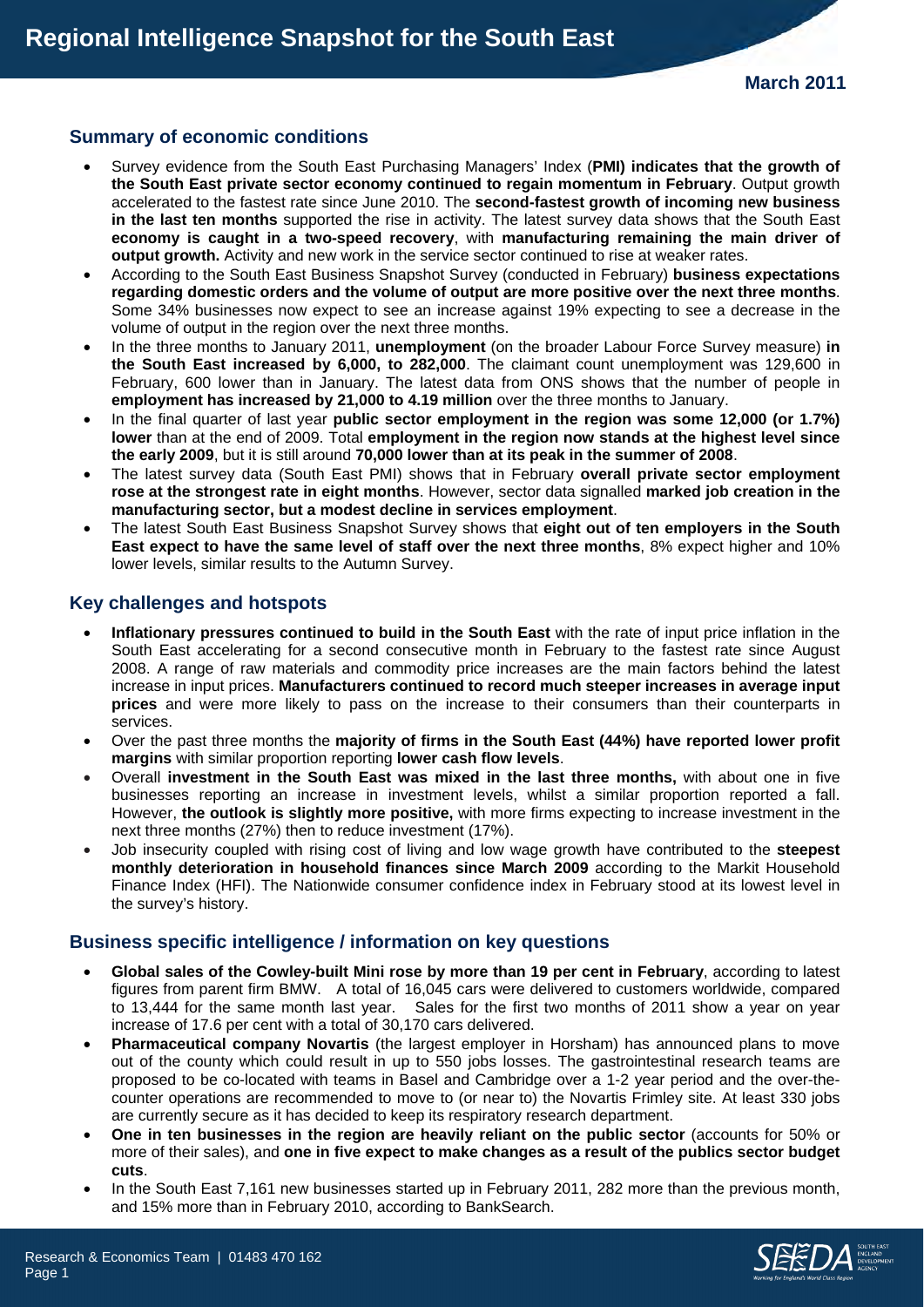# **Annex - Sectoral Overview - March 2011**

#### **Manufacturing**

Outlook in the manufacturing sector remains positive. According to the Quarterly National Account GDP figures from the ONS, manufacturing output increased by 1.1% in Q4 2010, compared with a rise of 0.9% in Q3 2010.

Results from the February Business Snapshot Survey suggests that manufacturing companies have found conditions over the past three months challenging with more of those surveyed experiencing deterioration in business performance (balance of -28) and lower domestic orders (balance of +11). Despite the difficult conditions they remain optimistic for the next three months, with a higher proportion expecting business climate to improve (balance of +22) and demand for domestic orders to increase (balance of +11).

With regards to employment, the majority of South East companies expect their staffing levels to remain the same over the next three months. The manufacturing sector had the lowest proportion of firms expecting to increase their workforce in the future according to February's Business Snapshot Survey. The manufacturing sector had high levels of job creation in February (Lloyds TSB South East Purchasing Managers' Index) suggesting that firms are now expecting demand to meet their current staffing levels. However, the Bank of England Agents' Summary of Business Conditions and the EEF Manufacturing Outlook both suggest that employment intentions had increased slightly.

Optimism in the sector is reflected in business specific intelligence with a number of companies expanding and investing in the region. Specialist manufacturers such as Arthur Flury and Humiseal Europe Ltd are among companies moving into business parks in the region. Arthur Flury, a Swiss based electromechanical components manufacturer have set up a new UK office in Milton Keynes. Humiseal Europe Ltd, which manufacture and distribute coatings for electrical circuitry have opened an office in Winnersh, Wokingham.

However, uncertainty in the pharmaceutical sector in the region continues with the announcement by Novartis that 550 jobs are at risk at its site in Horsham as the company plans to move out of the county. The Respiratory Research Centre at Horsham is the Novartis worldwide headquarters for respiratory research. The company has eight locations in the UK, four of which are in the South East; Frimley (Pharmaceuticals, Animal Health, Sandoz and vaccines & diagnostics); Farnham (CIBA vision); Southampton (CIBA Vision); Horsham (R&D, Pharmaceutical Operations, Consumer health). Horsham is the global research centre for gastro-intestinal research for Novartis.

#### **Construction**

Activity in the construction sector has improved slightly but optimism about the future is weak due to the government spending cuts and their impact according to the March Bank of England Agents' Summary of Business Conditions.

Construction Output statistics from the ONS report that construction output nationally fell 13.9% in the three months to January. Perhaps reflecting the impact of government austerity measures, the biggest fall nationally was in the public repair and maintenance sub sector (22.2% decrease). Within the South East, construction output decreased by -3.5% between Q3 2010 and Q4 2010, only London reported a smaller decrease (-2.6%). The biggest decline in output in the South East was reported in the repair and maintenance of infrastructure sector (-15.3%) and publicly owned premises sector (-11.3%). Activity also decreased in the new private industrial (-11.3%) and commercial (-9.6%) sectors.

Construction companies are cautiously optimistic about the future, according to the February Business Snapshot Survey. When asked about business climate over the next three months, more firms expect it to improve than worsen. In comparison, of those surveyed, more construction firms reported a decline in business performance over the past three months than an improvement.

Contrary to the ONS statistics which state a decline of 4.5% in construction output attributed to new private housing, the house builder Stewart Milne, which employs 115 at its Witney plant has recorded a £0.1 million pre-tax profit for the year 2009/10, compared to a £27 million loss the previous year.

A planning application for more than 1,200 houses, a school, shops and office on an 85 hectare site north of Littlehampton has been submitted to Arun District Council. It is anticipated that the development would bring 800 jobs to the area.

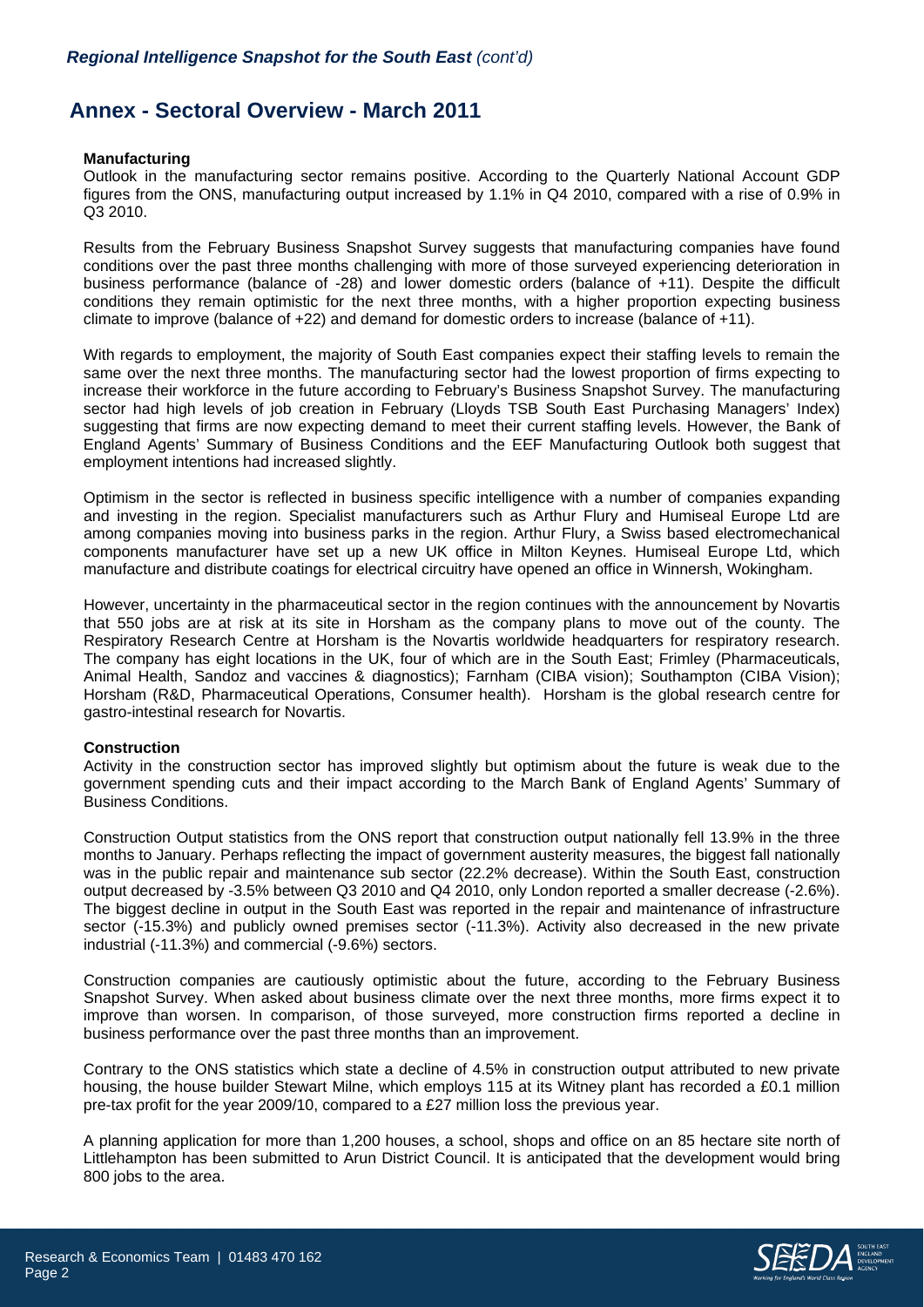## *Regional Intelligence Snapshot for the South East (cont'd)*

#### **Retail, motor trade & wholesale**

Nationally, retail sales picked up slightly in March according to the CBI Distributive Trends Survey. Expectations remain subdued with sales below the average for the time of year and orders placed upon suppliers declining.

Business performance over the past three months has worsened for 33% of the retail companies surveyed for the February Business Snapshot and improved for 22%. Whereas 31% expect business climate to improve over the next three months and 16% worsen.

Groceries and clothing remain the two best performing sub-sectors according to the CBI Distributive Trends Survey and business specific intelligence highlights a number of supermarkets and clothing retailers expanding in the South East. In Ashford, both Tesco's and Sainsbury's are looking to expand their existing stores with the creation of 75 and 350 additional jobs respectively. A further 120 jobs have been created in Ashford with the opening of a Dobbies store.

Bucking the trend nationally where motor sales have fallen, UK sales of the Cowley built Mini rose by more than 19% in February. However, sales for the year to date are 10% lower than the same time in 2010 which parent company BMW attributes to customers beating the VAT increase in January.

#### **Business services & finance**

The ONS GDP Quarterly National Accounts report that services output decreased by 0.6% in Q4 2010, compared with an increase of 0.6% in Q3 2010.

Uncertainty in the sector is reflected in the number of new business start-ups. According to the latest figures from Banksearch, of new start-ups in the South East 0.2% were in the Activities Auxiliary to Financial Intermediation sector; 0.1% in Insurance Companies and Pension Funds; and 0.3% in Financial Intermediation. In comparison, 31% of all companies in the South East are in the Financial and Business Services sector.

Of all the sectors, companies in Finance and Business Services were most likely to say that business performance had improved over the past three months at 29%. Although, the balance was still negative as 36% companies also reported that business performance had worsened. Perhaps unsurprisingly, when considering their business climate over the next three months companies in the Public and Other Services sector were more likely to predict worsening conditions (41% of companies). Similarly, when considering employment intentions over the next three months only 4% of companies indicated that they would increase their workforce over the next three months, the lowest proportion of all sectors.

Medway Council is one of a number of local authorities in the South East assessing services and staffing levels after receiving their allocated budget. Consequently, they anticipate 157 job losses over the coming financial year as their budget has been cut by 11.9%.

Financial and business services firms expanding in the South East include Finch Commercial Insurance Broker, The Remarkable Group and AXA Wealth according to business specific intelligence. AXA Wealth is looking to recruit 100 new employees as sales have increased by 41%.